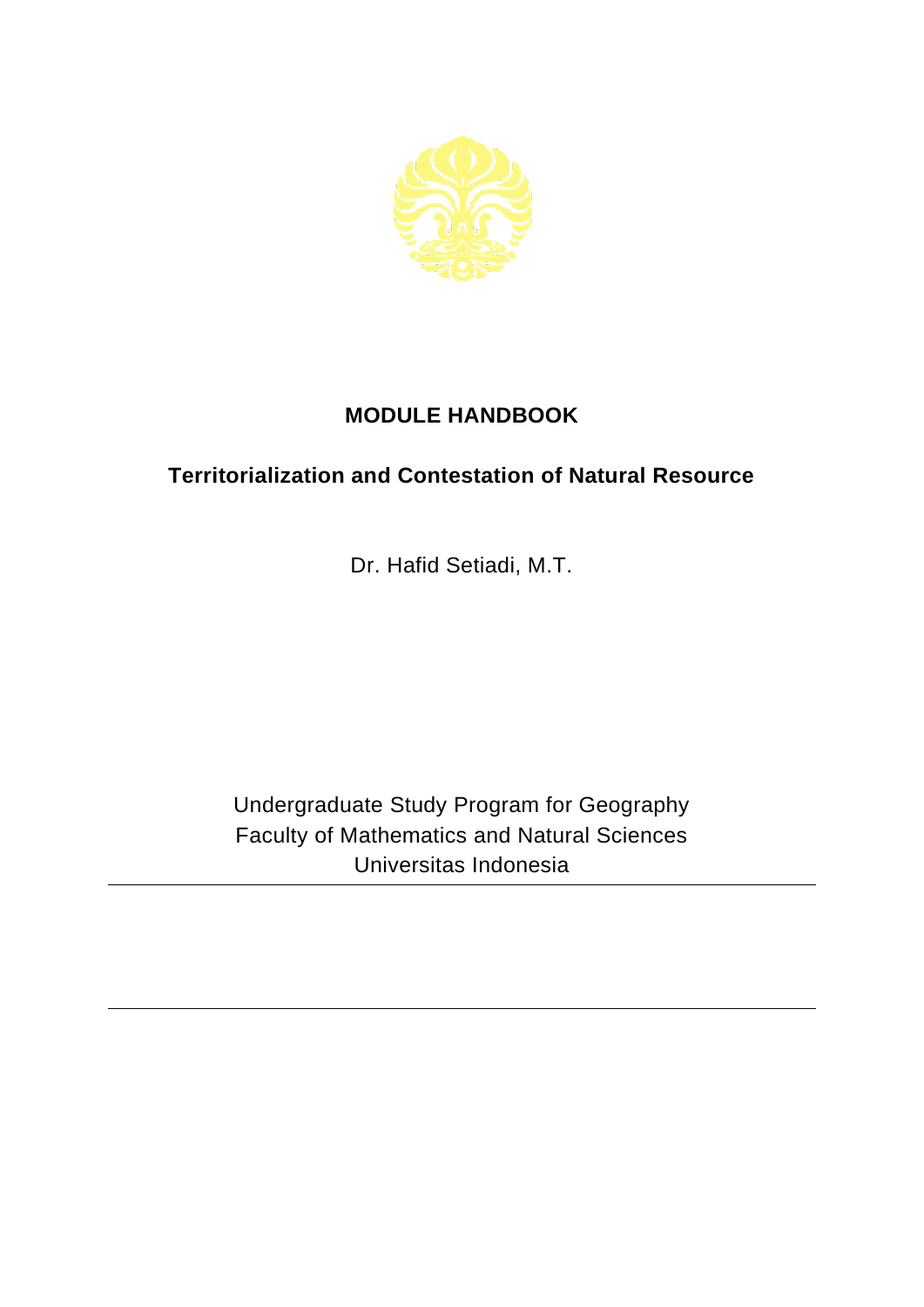| Module designation                                                 | Territorialization and Contestation of Natural Resource                                                                                                                                                                                                                                                                                                                                                                                                                                                                                                                                                                                                                                                                                                                                                                                                                                                                                           |
|--------------------------------------------------------------------|---------------------------------------------------------------------------------------------------------------------------------------------------------------------------------------------------------------------------------------------------------------------------------------------------------------------------------------------------------------------------------------------------------------------------------------------------------------------------------------------------------------------------------------------------------------------------------------------------------------------------------------------------------------------------------------------------------------------------------------------------------------------------------------------------------------------------------------------------------------------------------------------------------------------------------------------------|
| Semester(s) in which the module is<br>taught                       | Sixth (6th) Semester                                                                                                                                                                                                                                                                                                                                                                                                                                                                                                                                                                                                                                                                                                                                                                                                                                                                                                                              |
| Person responsible for the module                                  | Dr. Hafid Setiadi, M.T.                                                                                                                                                                                                                                                                                                                                                                                                                                                                                                                                                                                                                                                                                                                                                                                                                                                                                                                           |
| Lecturer                                                           | Dr. Hafid Setiadi, M.T.<br>1.<br>2.<br>Fathia Hashilah, S.Si., M.Env.Mgt.Dev.                                                                                                                                                                                                                                                                                                                                                                                                                                                                                                                                                                                                                                                                                                                                                                                                                                                                     |
| Language                                                           | Bahasa Indonesia                                                                                                                                                                                                                                                                                                                                                                                                                                                                                                                                                                                                                                                                                                                                                                                                                                                                                                                                  |
| Relation to curriculum                                             | Elective                                                                                                                                                                                                                                                                                                                                                                                                                                                                                                                                                                                                                                                                                                                                                                                                                                                                                                                                          |
| Teaching methods                                                   | Student-centered Learning and combination with Cooperative Learning                                                                                                                                                                                                                                                                                                                                                                                                                                                                                                                                                                                                                                                                                                                                                                                                                                                                               |
| Workload (incl. contact hours, self-<br>study hours)               | 1.<br>Lectures: 100 minutes per week per semester<br>Assignment: 120 minutes per week per semester<br>2.<br>Independent study: 120 minutes per week per semester<br>3.<br>Minutes x weeks x semester: $340 \times 14 \times 1 = 4760$ minutes per<br>4.<br>semester<br>Midterm Examination: 100 minutes per semester<br>5.<br>Final Examination: 100 minutes per semester<br>6.<br>Total workload per semester: 4950 minutes / 82 hours 40 minutes<br>7.                                                                                                                                                                                                                                                                                                                                                                                                                                                                                          |
| Credit points                                                      | $2$ (Two)                                                                                                                                                                                                                                                                                                                                                                                                                                                                                                                                                                                                                                                                                                                                                                                                                                                                                                                                         |
| Required and recommended pre-<br>requisites for joining the module | Principles and Perspective in Human Geography<br>1.<br>2.<br>Spatial Organization of Human Activities                                                                                                                                                                                                                                                                                                                                                                                                                                                                                                                                                                                                                                                                                                                                                                                                                                             |
| Module objectives/intended learn-<br>ing outcomes                  | Natural resources are one object of a very substantial review in the<br>clump of geography. It is because all aspects of human life are always<br>bounded to the Natural Resources on the earth surface. Meanwhile, the<br>Natural resources are also an object of very complex study and needs to<br>be studied systematically. The territorial and contestational contestation<br>of natural resources is designed to provide a systematic and structured<br>picture of reviewing the Natural resources complexity on the surface of<br>the earth. The spatial framework and political ecology will be used as the<br>foundation of this course. After completing this course, students are<br>expected to be able to understand the concept of natural resources,<br>distribution and utilization of natural resources, natural resource power<br>(power relations), welfare, and conflict in the context of the tropical<br>natural resources |
| Content                                                            | Natural resources concept, The Tragedy of the Common<br>1.<br>Classification and distribution of natural resources<br>2.<br>Supports & capacity<br>3.<br>4. Valueing the Environment<br>5. Power Relation of Natural Resources in Political Ecological Frame:<br>Property Rights, Stakeholder Analysis, Externalities, & The<br><b>Environmental Problems</b><br>The latest issues and natural resources conflicts: land use change,<br>6.<br>water resistance, energy resistance, spatial justice, conservation<br>and natural resources management, policies related in natural<br>resources and Sustainable Development Goals                                                                                                                                                                                                                                                                                                                  |
| <b>Examination forms</b>                                           | $\overline{\phantom{a}}$                                                                                                                                                                                                                                                                                                                                                                                                                                                                                                                                                                                                                                                                                                                                                                                                                                                                                                                          |
| Study and examination require-<br>ments                            | Individual Works (20%)<br>1.<br>Paper (40%)<br>2.<br>Final Paper (40%)<br>3.                                                                                                                                                                                                                                                                                                                                                                                                                                                                                                                                                                                                                                                                                                                                                                                                                                                                      |